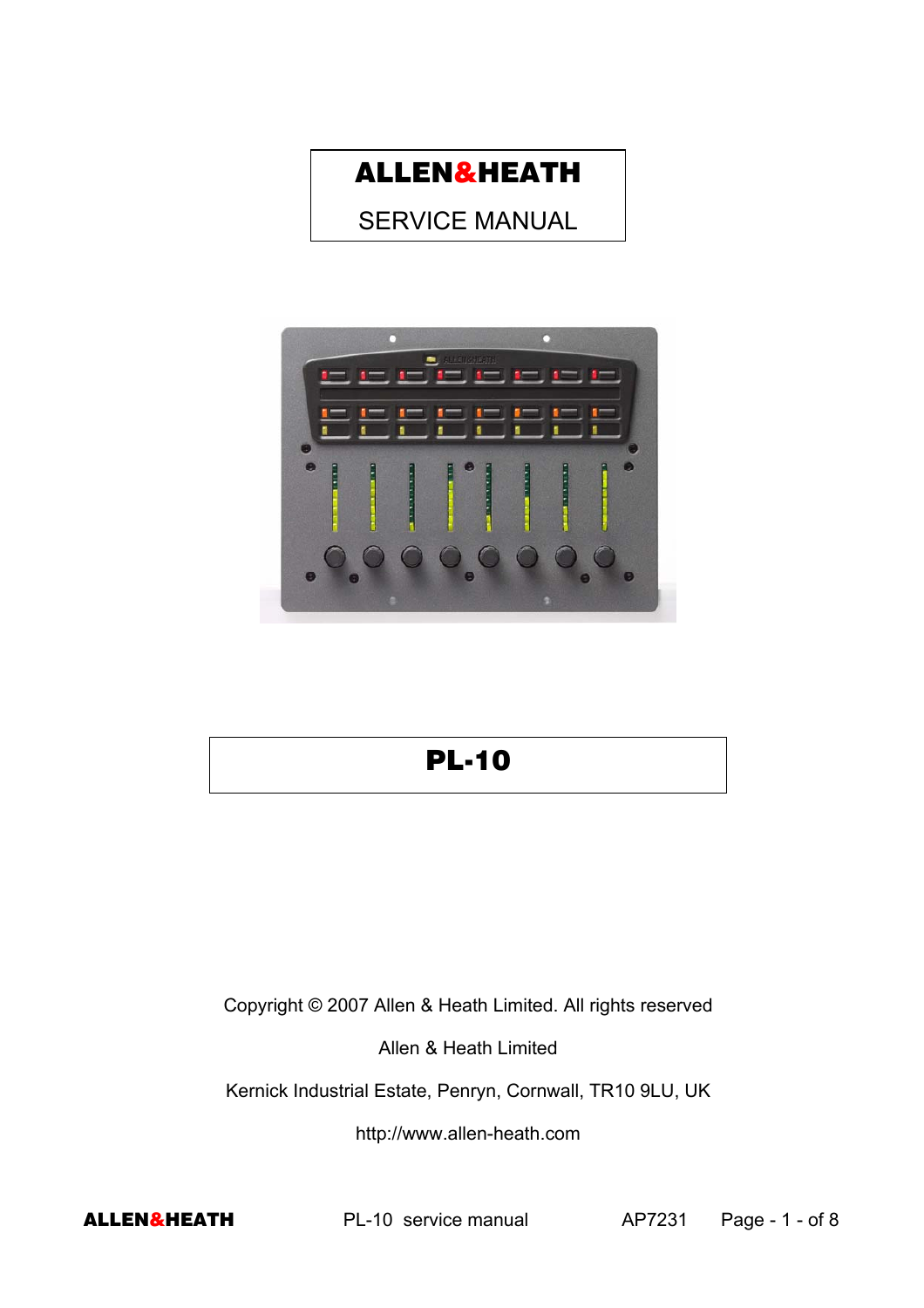# **Limited One Year Warranty**

This product is warranted to be free from defects in materials or workmanship for period of one year from the date of purchase by the original owner. To ensure a high level of performance and reliability for which this equipment has been designed and manufactured, read this User Guide before operating. In the event of a failure, notify and return the defective unit to ALLEN & HEATH Limited or its authorised agent as soon as possible for repair under warranty subject to the following conditions

#### **Conditions of Warranty**

The equipment has been installed and operated in accordance with the instructions in this User Guide. The equipment has not been subject to misuse either intended or accidental, neglect, or alteration other than as described in the User Guide or Service Manual, or approved by ALLEN & HEATH. Any necessary adjustment, alteration or repair has been carried out by ALLEN & HEATH or its authorised agent. This warranty does not cover fader wear and tear. The defective unit is to be returned carriage prepaid to ALLEN & HEATH or its authorised agent with proof of purchase. Units returned should be packed to avoid transit damage. In certain territories the terms may vary. Check with your ALLEN & HEATH agent for any additional warranty which may apply.

For further assistance please contact our distributor or your territory.

http://www.allen-heath.com/UK/distributors.asp

### **Release notes for this issue**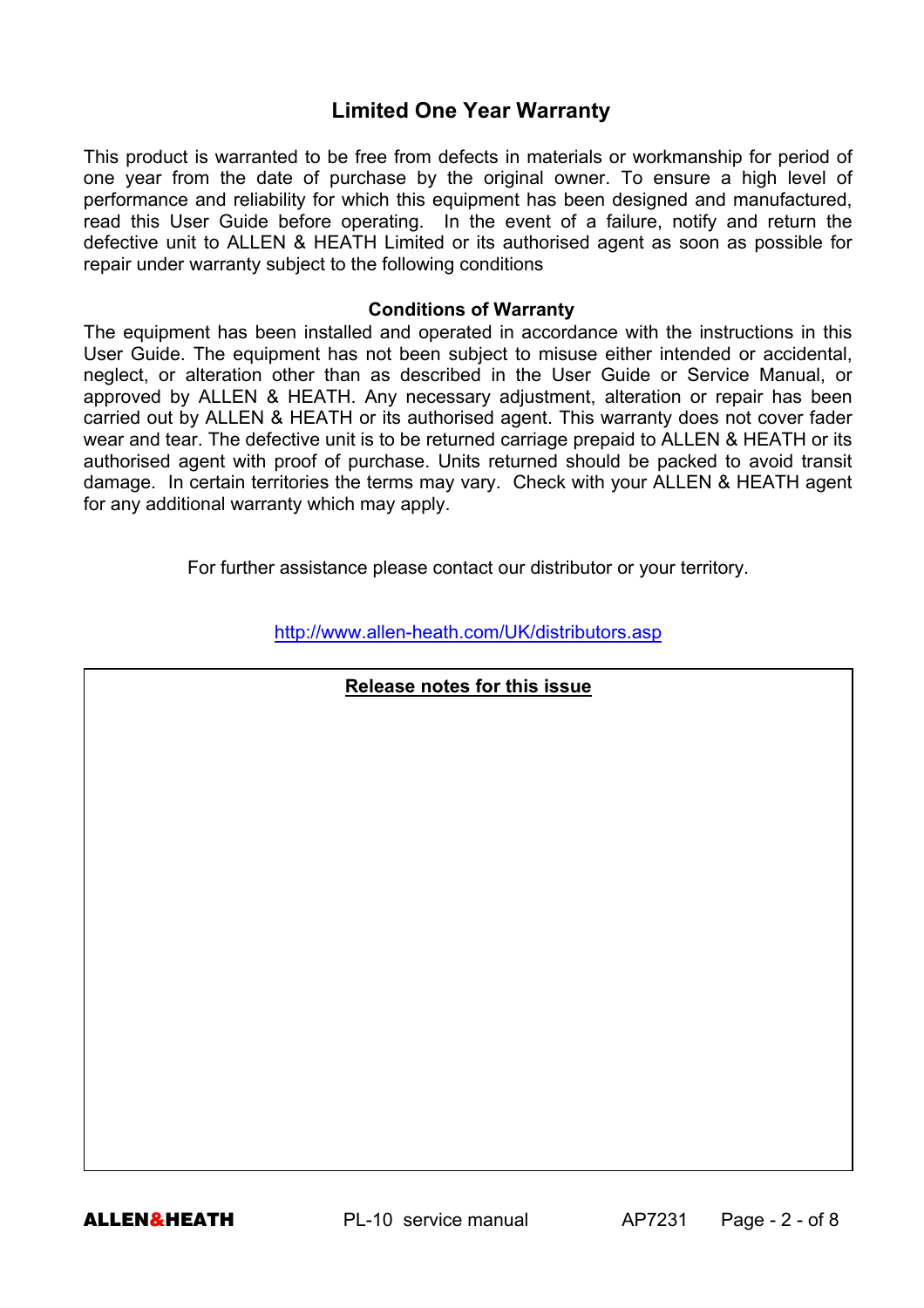# **CONTENTS**

### **DEVELOPMENT CHANGES**

# **SERVICING PRECAUTIONS AND GENERAL NOTES**

#### **PARTS IDENTIFICATION**

- **How to order parts**
- **Exterior parts**
- **Interior parts**

### **SOFTWARE & FIRMWARE**

# **SPECIFICATION**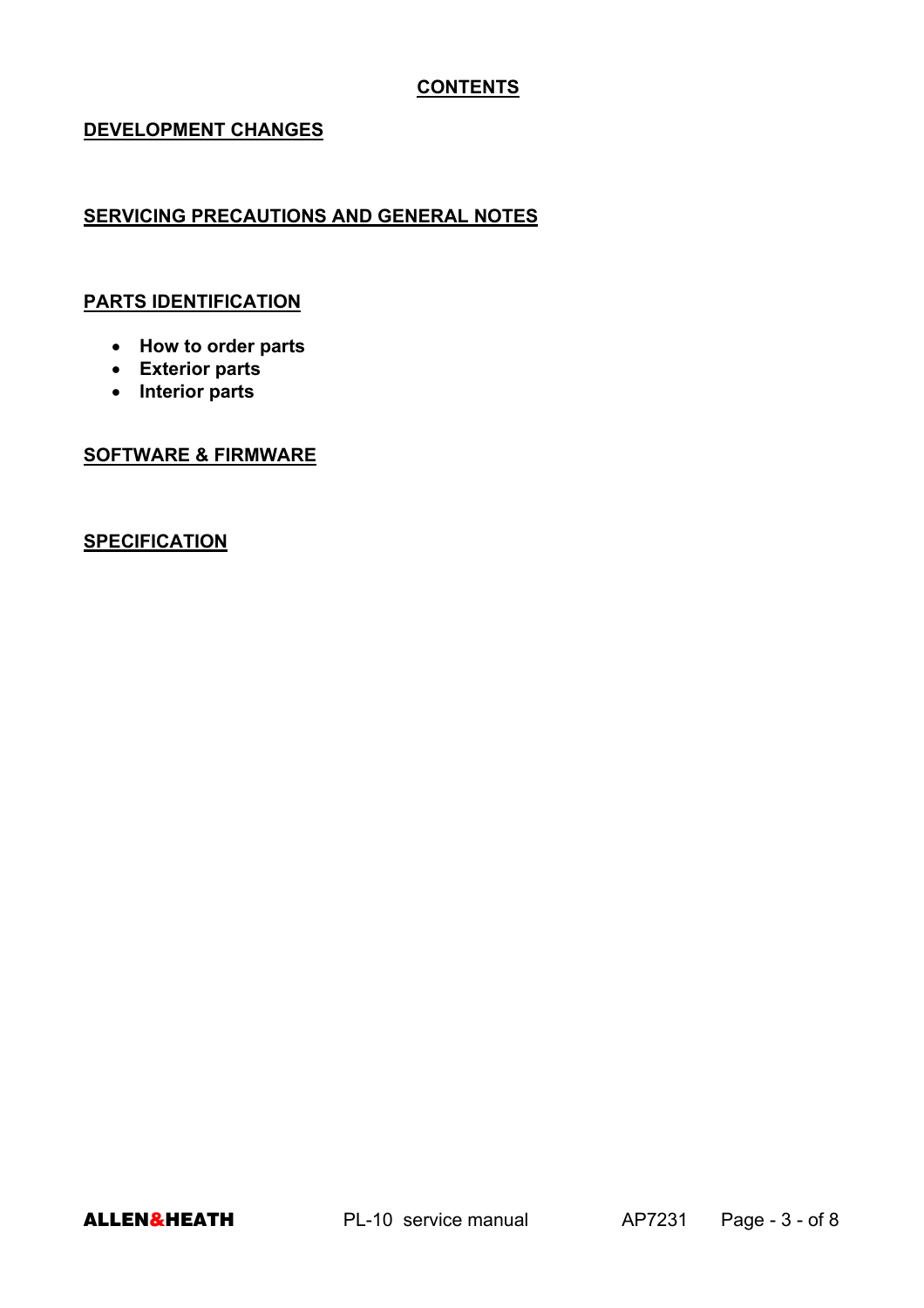# **DEVELOPMENT CHANGES**

**NOTE:** These changes have been implemented at the factory as part of our ongoing development policy.

They are not critical to the basic function of the unit.

It is for the owner / service engineer to decide to update a unit with development changes.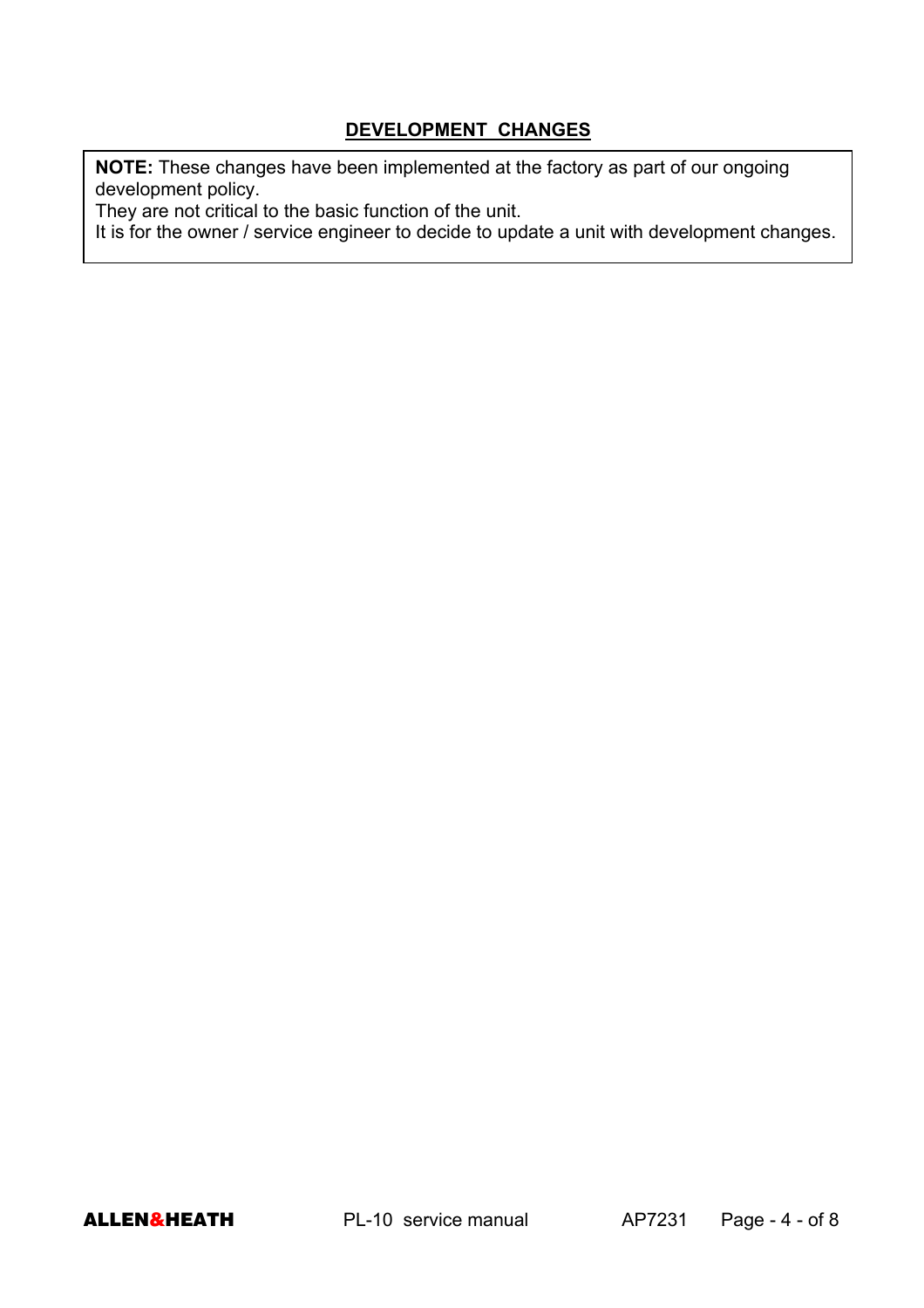

#### **Service personnel:**

Service work should be carried out by technically qualified service personnel only. Mains power is dangerous and can kill. Do not attempt to work on a linear or switched mode power supply if you are not suitably qualified to do so. Do not attempt to repair surface mount circuit assemblies unless you are suitably qualified and have the necessary facilities to do so. Replacement circuit assemblies can be ordered.

#### **Service facilities:**

Ensure a suitably sized work surface is available. Ensure this is clear of dirt, debris and obstructions which may damage the equipment surfaces. Ensure adequate lighting. Use the correct tools for the job and ensure they are in good working order. Ensure all workshop safety requirements are adhered to.

#### **Service information:**

Check that you have all the information you need before starting the service job. Refer to the Allen & Heath web site or contact Allen & Heath technical support for details on the latest information. Full technical information can be downloaded from the web site Distributor Zone (password required).

#### **Mains power:**

Connect the equipment to mains power only of the type described in the user guide and marked on the rear panel. The power source must provide a good ground connection. Ensure you always use an isolation transformer when working on any mains power supply unit.

#### **Mains cord and fuse:**

Use the correct power cord as supplied with the equipment. Do not remove or tamper with the ground connection in the power cord. Heed the Important Mains Plug Wiring Instructions printed in the user guide if it is necessary to rewire the mains cord. Always replace the equipment mains fuse with the correct type and rating as described in the user guide and marked on the equipment panel.

#### **Opening the unit:**

Switch off and remove the mains power cord before opening the equipment. Ensure all power supply covers and safety shields are in place before applying power with the unit open for diagnostic fault finding.

#### **Closing the unit:**

Before finishing, check the quality and accuracy of the service work carried out. Remove any dirt or debris as this may cause equipment failure in the future. Ensure all assemblies, harnesses and connectors are correctly aligned and plugged in. Ensure that jumper settings and control configurations are correctly set according to the requirements of the customer.

*Continued -*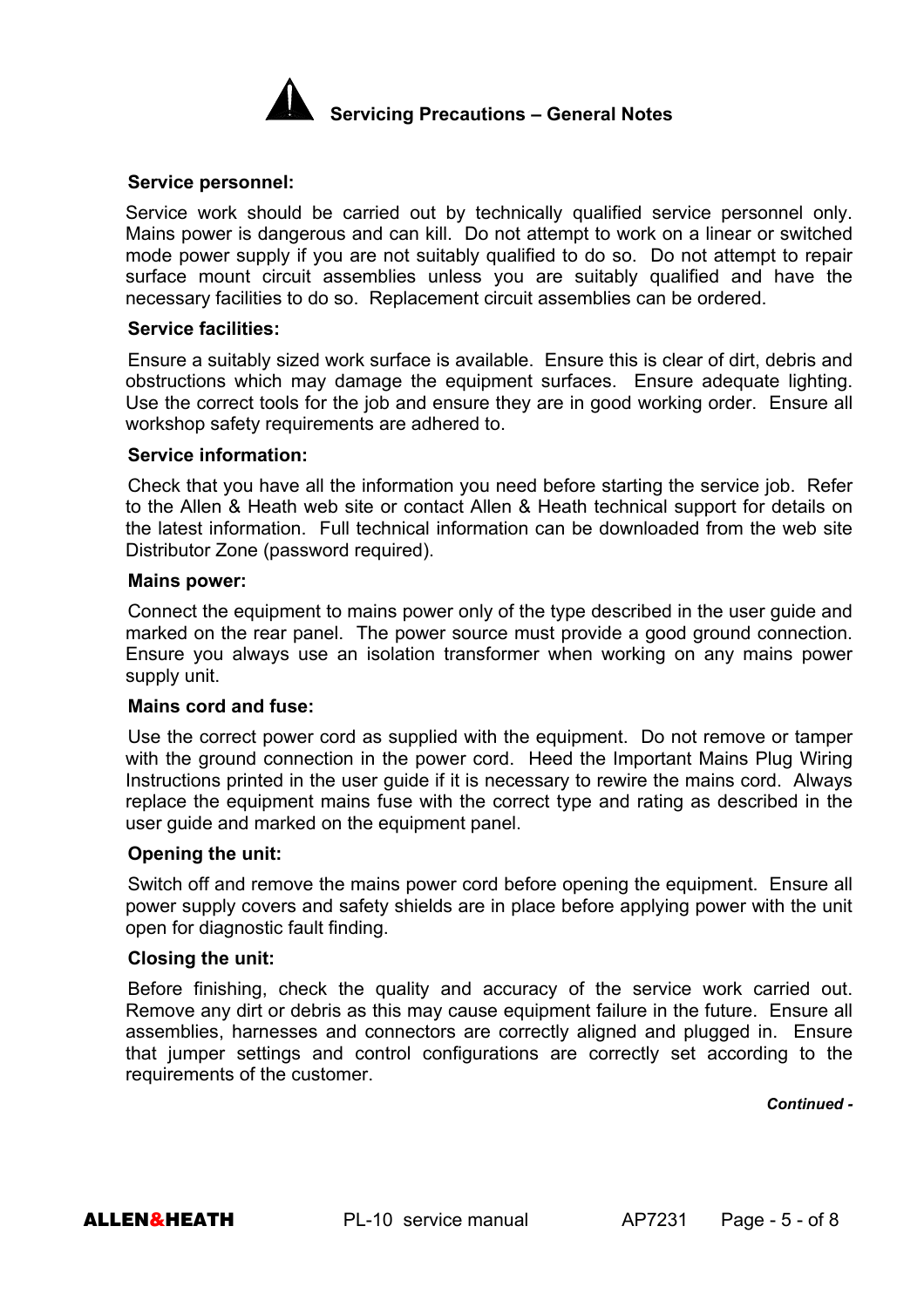### **Testing the unit:**

Before operating the equipment, read and adhere to the Important Safety Instructions printed in the user guide. Test that the service work has been successfully carried out.

### **Shipping the unit:**

Use adequate packing such as the original packaging or purpose designed flight case if you need to ship the unit. To avoid injury to yourself or damage to the equipment take care when lifting, moving or carrying the equipment.

### **Operation:**

To test the console make sure it is connected as described in the user guide. Check that the voltage setting marked on the rear panel is correct for the local mains supply.

#### **Fault finding:**

For effective fault diagnosis trace the signal flow through the circuit path. Refer to the system block diagram. Replacement circuit assemblies are available from Allen & Heath.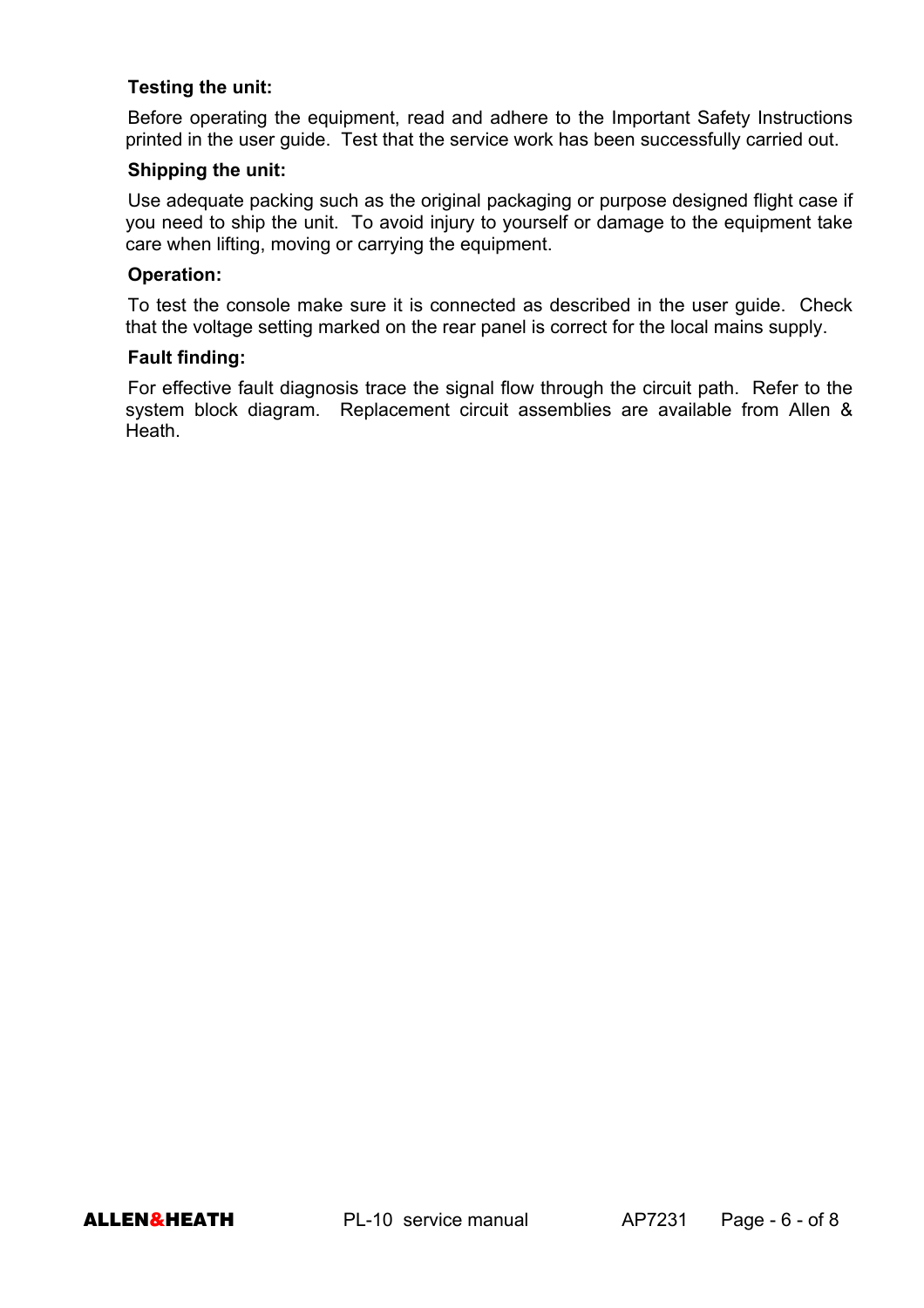# **PARTS IDENTIFICATION**

#### **How to order parts**

Parts must be ordered from our distributor in your territory. A list of international distributors can be viewed at http://www.allen-heath.com/UK/distributors.asp

UK parts must be ordered through an appointed A&H dealer or service centre. A list of UK service centres can be viewed at http://www.allen-heath.com/UK/service\_centres.asp

# **EXTERIOR PARTS**



**ALLEN&HEATH** PL-10 service manual PL-10 AP7231 Page - 7 - of 8